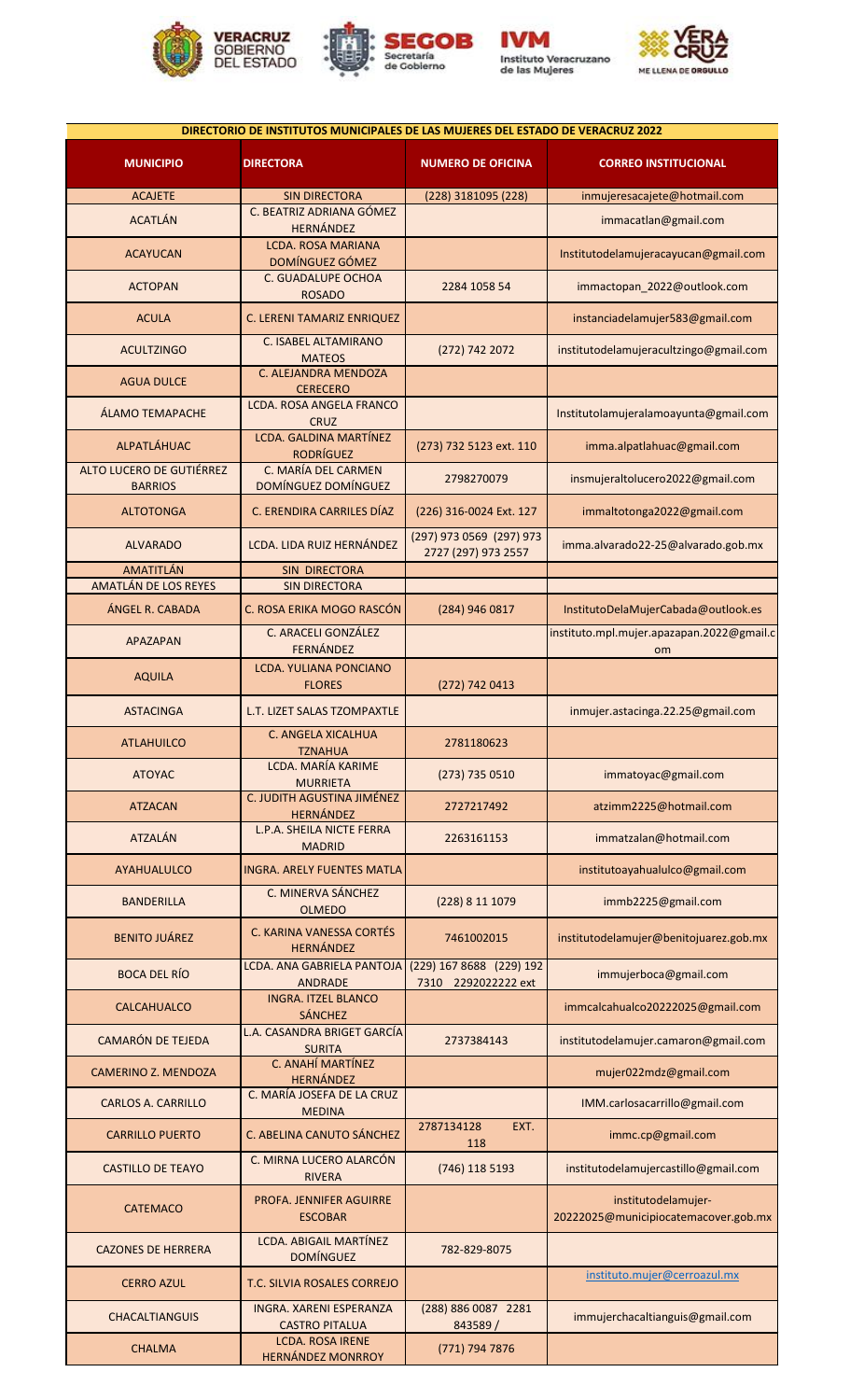









| <b>CHICONAMEL</b>                      | <b>SIN DIRECTORA</b>                                 |                                                |                                                             |
|----------------------------------------|------------------------------------------------------|------------------------------------------------|-------------------------------------------------------------|
| <b>CHICONQUIACO</b>                    | C. JOSEFINA RUIZ ALARCÓN                             | 2798325395                                     | institutomujer5@gmail.com                                   |
| <b>CHICONTEPEC</b>                     | LCDA. LETICIA ZACARÍAS<br><b>FRANCISCO</b>           | (746) 892 0130 (746) 892<br>0066               | institutomunicipaldelamujer2022-<br>2025@chicontepec.com.mx |
| <b>CHINAMECA</b>                       | LEA QUETZALIN ZUÑIGA<br><b>ALEMÁN</b>                | (922) 26 11100                                 | immchinameca22.25@gmail.com                                 |
| <b>CHINAMPA DE GOROSTIZA</b>           | LCDA. BRENDA MARTÍNEZ<br><b>PONCE</b>                | 7686881275                                     | inmujeres@chinampa.gob.mx                                   |
| <b>CHOCAMÁN</b>                        | C. KARINA PÉREZ OLGUÍN                               | (273) 688 0747 273 73<br>221 09 273 105 62 44  | immujer.chocaman@gmail.com                                  |
| <b>CHONTLA</b>                         | <b>LCDA.JOSSELLINE PÉREZ</b><br><b>TRINIDAD</b>      | (785) 856 0065                                 | institutodelamujerchontla22.25@gmail.com                    |
| <b>CHUMATLÁN</b>                       | C. DIANA ESPINOZA SALAZAR                            |                                                | immchumatlan@gmail.com                                      |
| <b>CITLALTÉPETL</b>                    | LCDA. ZOILA FLOR DEL ÁNGEL<br><b>SANTIAGO</b>        | 7858540144                                     | instdelamujercitlaltepetl2225@gmail.com                     |
| <b>COACOATZINTLA</b>                   | LCDA. MARÍA ISABEL<br><b>HERNÁNDEZ LUNA</b>          |                                                | institutodelamujercoacoatzintl@gmail.com                    |
| <b>COAHUITLÁN</b>                      | <b>SIN DIRECTORA</b>                                 |                                                |                                                             |
| <b>COATEPEC</b>                        | C.P. LUZ MARÍA CASTRO<br><b>BLÁSQUEZ</b>             |                                                | coatepec.immujer@gmail.com                                  |
| <b>COATZACOALCOS</b>                   | <b>LCDA. ROCÍO ESPINOSA</b><br><b>CHEVES</b>         | (921) 211 2100 Ext. 2435,<br>2438              | immuver@coatzacoalcos.gob.mx                                |
| <b>COATZINTLA</b>                      | MTRA. LETICIA ACOSTA<br><b>GONZÁLEZ</b>              | 7821586162                                     | immujeres.2022coatzintla@gmail.com                          |
| <b>COETZALA</b>                        | C. LUCIA GUADALUPE JIMÉNEZ<br><b>ROMAN</b>           | (272) 980 0502                                 | bienestar.mujer@infocomonline.net                           |
| <b>COLIPA</b>                          | LCDA. ALEJANDRA ZAMUDIO<br><b>AYALA</b>              |                                                | Institutodelamujercolipa@gmail.com                          |
| <b>COMAPA</b>                          | <b>LCDA. MARIBEL CASAS</b><br><b>PAREDES</b>         | $(273)$ 596 09 26                              | institutomujer@comapa.gob.mx                                |
| <b>CÓRDOBA</b>                         | LCDA. MARÍA TERESA TORIZ<br><b>JAVIER</b>            | (271) 717 77 75                                | immcordoba2022@cordoba.gob.mx                               |
| <b>COSAMALOAPAN DE CARPIO</b>          | LCDA. MARÍA ISABEL ARMAS<br><b>GUZMÁN</b>            | 2888826602 ext 109                             | institutodelamujer274@gmail.com                             |
| <b>COSAUTLÁN DE CARVAJAL</b>           | <b>LCDA. IRMA PATRICIA</b><br><b>MELCHOR GALÁN</b>   | $(279)$ 833 0013 / (279)<br>833 0021           | mujercosautlan@gmail.com                                    |
| <b>COSCOMATEPEC</b>                    | <b>LCDA. DAISY SOLEDAD LOYO</b><br><b>MORALES</b>    | (273) 737 0480                                 | imm@coscomatepec.gob.mx                                     |
| COSOLEACAQUE                           | <b>SIN DIRECTORA</b>                                 | 922 264 1196                                   |                                                             |
| <b>COTAXTLA</b>                        | C. MARÍA EUGENIA VÁSQUEZ<br><b>PÉREZ</b>             |                                                | imm.cotaxtla@gmail.com                                      |
| <b>COXQUIHUI</b>                       | L.T. DOLORES GAONA GAONA                             |                                                | Immcoxquihui@gmail.com                                      |
| <b>COYUTLA</b>                         | LCDA. JUANA HILARIO<br><b>MEDINA</b>                 | (784) 881 4901                                 | imm2225_coyutla@hotmail.com                                 |
| <b>CUICHAPA</b>                        | LCDA. PED. MARÍA AMECA<br><b>GONZÁLEZ</b>            | (278) 745 0505, 7450604                        | imujer@cuichapaver.gob.mx                                   |
| <b>CUITLÁHUAC</b>                      | LCDA. DULCE MARÍA<br><b>GUADALUPE ARZOLA CASTRO</b>  | (278) 732 5080                                 | immujercuitlahuac@gmail.com                                 |
| <b>EL HIGO</b>                         | T.S. DANIELA HERNÁNDEZ<br><b>PADRÓN</b>              | 4893750439                                     | institutodelamujer22-<br>25@ayuntamientoelhigo.com          |
| <b>EMILIANO ZAPATA</b>                 | C. MARÍA DEL CARMEN<br><b>GABRIELA ZAMUDIO</b>       | (228) 820 0056 Ext. 131                        | insmujer.ezver@gmail.com                                    |
| <b>ESPINAL</b><br><b>FILOMENO MATA</b> | <b>SIN DIRECTORA</b><br><b>C. RITA IBARRA CORTÉS</b> |                                                | institutodelamujerfilomenomata@gmail.co                     |
|                                        |                                                      |                                                | m                                                           |
| FORTÍN DE LAS FLORES                   | <b>LCDA. MIRIAM ARELY</b><br><b>TOLEDANO MORENO</b>  | 271 405-71 45 / (271)<br>713 0602 / 064 00 283 | inmujer@fortin.gob.mx                                       |
| <b>GUTIÉRREZ ZAMORA</b>                | C. ANDREA COLOMO HERRERA                             |                                                | inmujergtzzamora@gmail.com                                  |
| <b>HIDALGOTITLÁN</b>                   | <b>LCDA. GYOVANA CORTEZ</b><br><b>MERCADER</b>       |                                                | institutomunicipaldelamujer.h@gmail.com                     |
| <b>HUATUSCO</b>                        | MTRA. ELIA DEL CARMEN<br><b>CHISPAN CANDELARIO</b>   |                                                | institutodelamujerhuatusquena@gmail.com                     |
| <b>HUAYACOCOTLA</b>                    | C. PAULA CRISTINA YAÑEZ<br><b>PERCASTRE</b>          |                                                | Huayacocotla22.25@hotmail.com                               |
| <b>HUEYAPAN DE OCAMPO</b>              | <b>LCDA. BEATRIZ ROMÁN</b><br><b>MOLINA</b>          | (294) 947 0312                                 | immhueyapan@gmail.com                                       |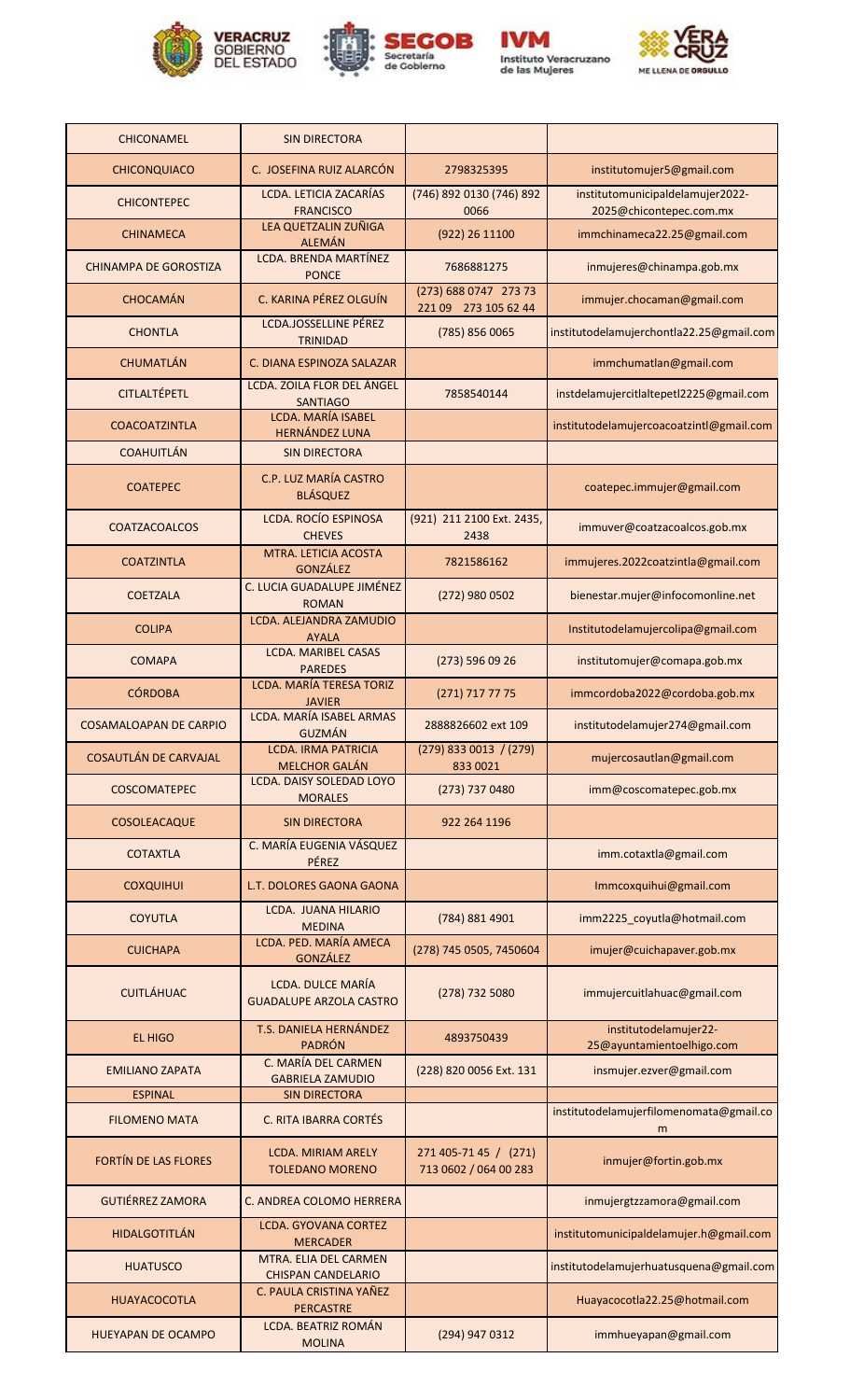







| HUILOAPAN DE CUAUHTÉMOC        | LCDA. EDITH MIRIAM SÁNCHEZ<br><b>HUERTA</b>             | (272) 1713801             | inmujerhuiloapan@gmail.com                             |
|--------------------------------|---------------------------------------------------------|---------------------------|--------------------------------------------------------|
| <b>IGNACIO DE LA LLAVE</b>     | C. ÁNGELA TEJEDA VALERIO                                | 2859760017                | Institutodelamujer.mixtequilla@gmail.com               |
| <b>ILAMATLÁN</b>               | LCDA. YANETH VIRIDIANA DEL<br>ANGEL HERNÁNDEZ           | (771) 140 6656            | immilamatlan@gmail.com                                 |
| <b>ISLA</b>                    | C. GUADALUPE RODRÍGUEZ<br><b>MENDOZA</b>                | 2836881098                | immisla21@gmail.com                                    |
| <b>IXCATEPEC</b>               | C. ELIZABETH DE LA CRUZ<br><b>MORALES</b>               | (785) 856 8111            | immixcatepec@gmail.com                                 |
| IXHUACÁN DE LOS REYES          | <b>C. ZARAI SOTO VARGAS</b>                             | (282) 831 9148            | Immixhuacandelosreyes2225@outlook.com                  |
| IXHUATLÁN DE MADERO            | <b>LCDA. NAJELY RAMÍREZ</b><br><b>CAMPOS</b>            |                           | immixhuatlandemadero@gmail.com                         |
| IXHUATLÁN DEL CAFÉ             | <b>LCDA. ARACELI CERVANTES</b><br><b>NOLASCO</b>        |                           |                                                        |
| <b>IXHUATLÁN DEL SURESTE</b>   | C. GUADALUPE HERNÁNDEZ<br><b>SANTIAGO</b>               | 9212480082                | institutodelamujer@ixhuatlandelsureste.go<br>$b$ .mx   |
| <b>IXHUATLANCILLO</b>          | LCDA. MARÍA DEL ROSARIO<br><b>ROSALES RUIZ</b>          | (272) 721 3571            | immixhuateca@hotmail.com                               |
| <b>IXMATLAHUACAN</b>           | TEC T. S. HERMINIA<br><b>HERNÁNDEZ VENTURA</b>          | 2886880816                | institutodelamujer2225@gmail.com                       |
| <b>IXTACZOQUITLÁN</b>          | <b>LCDA VALERIA ESPINOSA</b><br><b>HERNÁNDEZ</b>        | 2727210616                | immujerixtac@gmail.com                                 |
| <b>JALACINGO</b>               | PSICA. ANA ANGÉLICA<br>RAMÍREZ BANDALA                  |                           | immjalacingo@hotmail.com                               |
| <b>JALCOMULCO</b>              | LCDA. BETZABEL MILÁN LARA                               | 2796901510                | inst.municipaldelasmujeresjalco@gmail.com              |
| <b>JÁLTIPAN</b>                | <b>LCDA. MAYRA YANETH</b><br><b>TINOCO HERNÁNDEZ</b>    |                           | imm.jaltipan225@gmail.com                              |
| <b>JAMAPA</b>                  | <b>SIN ASIGNAR</b>                                      |                           |                                                        |
| JESÚS CARRANZA                 | <b>INGRA. MARÍA DE LOURDES</b><br>LÓPEZ PÉREZ           | 9241293014                | institutodelamujerjesuscarranz@gmail.com               |
| <b>JILOTEPEC</b>               | C. DONAJÍ CONTRERAS<br><b>FERNÁNDEZ</b>                 |                           | institutomujeres2225@jilotepec.gob.mx                  |
| <b>JOSÉ AZUETA</b>             | LCDA. YESSICA LÓPEZ<br><b>ENRÍQUEZ</b>                  | (283) 873 0009            | joseazuetaimm1821@hotmail.com                          |
| <b>JUAN RODRÍGUEZ CLARA</b>    | <b>C.P. MARLENE LANDA</b><br><b>SÁNCHEZ</b>             | (283) 877 0222            | immjuanrodriguez1@gmail.com                            |
| <b>JUCHIQUE DE FERRER</b>      | C. MARÍA MAGDALENA<br><b>MALDONADO PARRA</b>            | <b>SOLO CELULARES</b>     | immjuchique2225@gmail.com                              |
| <b>LA ANTIGUA</b>              | <b>LCDA. ABRIL ELISA ORTEGA</b><br>VALENZUELA           | 2969628512                | inmujerlaantigua@gmail.com                             |
| <b>LA PERLA</b>                | C. LUCÍA ALCÁNTARA GÓMEZ                                |                           |                                                        |
| <b>LANDERO Y COSS</b>          | C. HYLA-YALI CATALINA<br><b>TORRES ORTEGA</b>           | 2798325114 Ext. 108       | landeroycoss@outlook.com                               |
| <b>LAS CHOAPAS</b>             | LCDA. ELOÍSA MARTÍNEZ<br>VÁZQUEZ                        | 9232372044                | ayuntamientolch.institutomujer@gmail.com               |
| <b>LAS MINAS</b>               | INGRA. WENDOLINE ELOINA<br><b>BRAVO MORALES</b>         | 01 200 125 17 40          | institutodelamujerlasminas@gmail.com                   |
| LAS VIGAS DE RAMÍREZ           | C. MARÍA ARACELI ELOISA<br><b>IZQUIERDO HERNÁNDEZ</b>   | (282) 8314221             | immlasvigas2025@gmail.com                              |
| <b>LERDO DE TEJADA</b>         | <b>LCDA. ANGÉLICA ARACELY</b><br><b>DELFIN MARTÍNEZ</b> |                           | ilm@lerdodetejada.gob.mx                               |
| <b>LOS REYES</b>               | <b>C. OLIVERIA TETZOYOTL</b><br><b>QUIAHUIXTLE</b>      | 278 1192861               | Inmujerlosreyes2225@gmail.com                          |
| <b>MAGDALENA</b>               | <b>C. FLORINDA TLECUILE</b><br><b>MIXTECO</b>           | 2725962016                |                                                        |
| <b>MALTRATA</b>                | <b>C. LESLI MARGARITA</b><br><b>GONZÁLEZ BARBOSA</b>    | 2727420046, 2727420394    | inmujer@maltrata.gob.mx                                |
| <b>MANLIO FABIO ALTAMIRANO</b> | LCDA. TERESA DE JESÚS<br><b>CAPETILLO ZURITA</b>        | (285) 971 7411            | inmujeres2225@gmail.com;<br>inmujeresmfa2225@gmail.com |
| <b>MARIANO ESCOBEDO</b>        | <b>C. DENISSE SUVILLA</b><br><b>RODRÍGUEZ</b>           | 2727217416                |                                                        |
| <b>MARTÍNEZ DE LA TORRE</b>    | MTRA. LIZBETH MOTA<br>CAMPOS.                           | (232) 32 4 00 23 Ext. 124 | presidencia@martinezdelatorre.gob.mx                   |
| <b>MECATLÁN</b>                | C. JUANA JIMÉNEZ GAONA                                  |                           | mecatlan.imm.2022.25@gmail.com                         |
| <b>MECAYAPAN</b>               | LCDA. MIMÍ HERNÁNDEZ<br>RAMÍREZ                         | 9242193200                | imm2022@outlook.com                                    |
| MEDELLÍN DE BRAVO              |                                                         |                           |                                                        |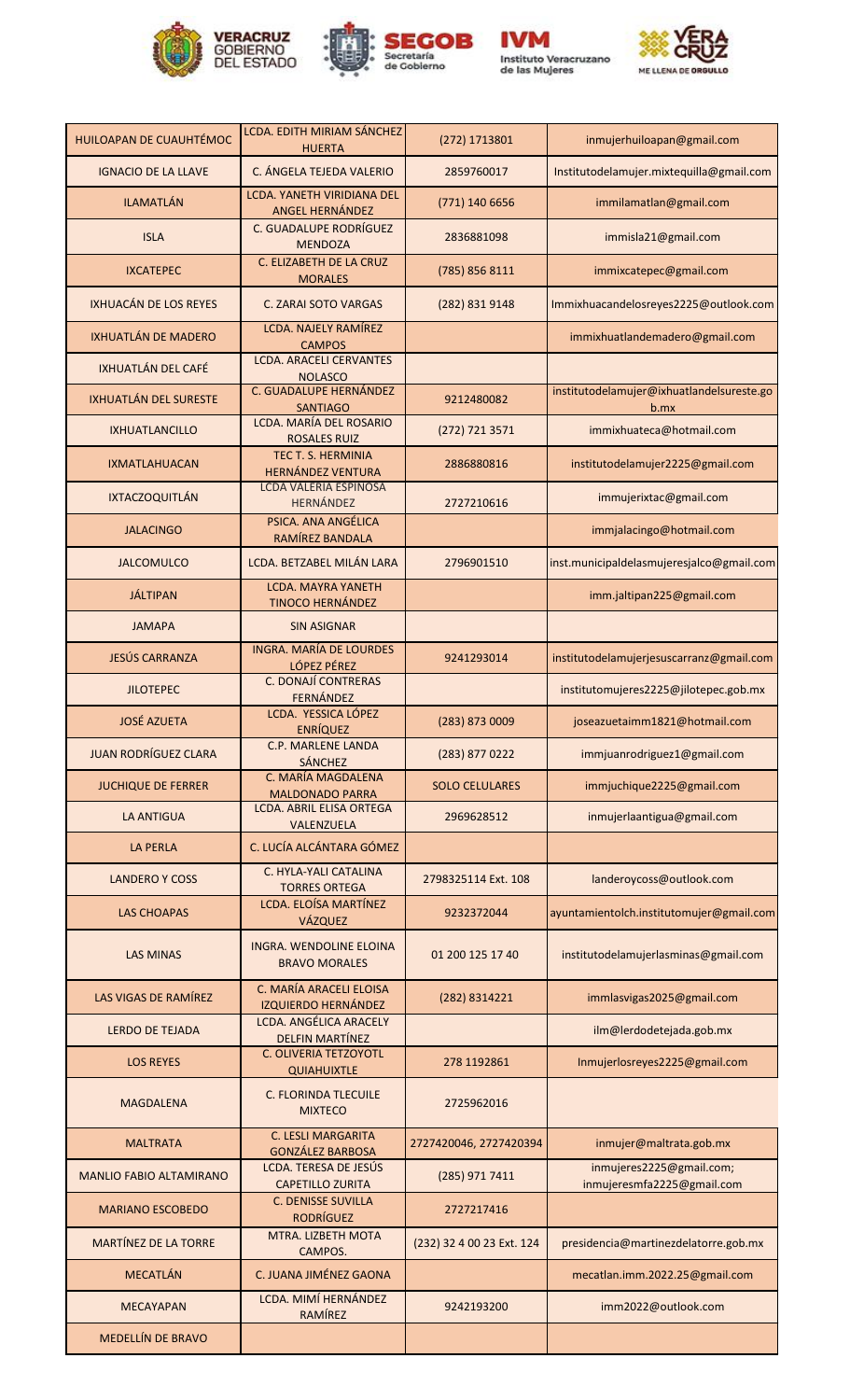









| <b>MIAHUATLÁN</b>                       |                                                                              |                                           |                                                                        |
|-----------------------------------------|------------------------------------------------------------------------------|-------------------------------------------|------------------------------------------------------------------------|
|                                         | C. ALICIA TORRES GARCÍA<br><b>LCDA. EUDALIA NATIVIDAD</b>                    | 27998223076                               | immujermiahuatlan@gmail.com                                            |
| <b>MINATITLÁN</b>                       | <b>BERNARDO</b>                                                              | (922) 223 0570 Ext. 1061                  | mujeres@minatitlan.gob.mx                                              |
| <b>MISANTLA</b>                         | <b>LCDA. MARÍA ISABEL ARCOS</b><br><b>CAMACHO</b>                            | 2321005014                                | institutodelamujer.misantla@gmail.com                                  |
| <b>MIXTLA DE ALTAMIRANO</b>             | C. ALICIA TEMOXTLE CANO                                                      |                                           | mixtlainstitutodelamujer@gmail.com                                     |
| <b>MOLOACÁN</b>                         | PSICA. DOLORES ARROYO<br><b>HIDALGO</b>                                      |                                           | inmujermoloacan112@gmail.com                                           |
| NANCHITAL DE CÁRDENAS DEL<br><b>RIO</b> | <b>LCDA. MARTHA PATRICIA</b><br><b>WOOD CORDOVA</b>                          |                                           | imm@nanchital.gob.mx                                                   |
| <b>NAOLINCO</b>                         | PROFA. ROSALINDA                                                             | 2791010165                                |                                                                        |
| <b>NARANJAL</b>                         | <b>HERNÁNDEZ LOEZA</b><br>LCDA. GUADALUPE ADRIANA<br><b>AGUILAR TEXCAHUA</b> | 271 751 4225,<br>2717514235               | immujernaranjalver.2225@gmail.com                                      |
| <b>NARANJOS AMATLÁN</b>                 | <b>LCDA. ADRIANA FLORES CRUZ</b>                                             | 768 855 0524                              | immujer@naranjos.gob.mx                                                |
| <b>NAUTLA</b>                           | C. MIRIAM ARELLANO HUESCA                                                    | 2353280042<br>2353280146                  | immnautla22-25@hotmail.com                                             |
| <b>NOGALES</b>                          | L.C.C. MARÍA DE LA LUZ<br><b>SÁNCHEZ POZOS</b>                               | (272) 727 0960 Ext. 119                   | immnogales@gmail.com                                                   |
| <b>OLUTA</b>                            | <b>LCDA. INGRIS YOMARA</b><br><b>SANDOVAL ESTRADA</b>                        | (921) 245 8962                            | immoluta@outlook.com                                                   |
| <b>OMEALCA</b>                          | LCDA. KARINA LÓPEZ GÓMEZ                                                     | 2787331158                                | institutodelamujeromealca@gmail.com                                    |
| <b>ORIZABA</b>                          | INGRA. QUÍM. ELIA ROBLES<br><b>SALAZAR</b>                                   | (272) 728 1560                            | immo@orizaba.gob.mx                                                    |
| <b>OTATITLÁN</b>                        | MTRA. ANA MIRIAM DÍAZ<br><b>ROJAS</b>                                        | 2878760029                                | ivmotatitlan@gmail.com                                                 |
| <b>OTEAPAN</b>                          | <b>LCDA. MIRIAM SANTOS</b><br>ARGÜELLES                                      | (922) 261 0310                            |                                                                        |
| OZULUAMA DE MASCAREÑAS                  | LCDA. YANELY DEL ÁNGEL<br><b>SÁNCHEZ</b>                                     | (846) 257 01 18                           | instmujer.ozu.imm@gmail.com                                            |
| <b>PAJAPAN</b>                          | <b>C. LAZARA MONTIEL</b><br><b>HERNÁNDEZ</b>                                 |                                           | IMMPAJAPANVER@OUTLOOK.COM                                              |
| PÁNUCO                                  | <b>LCDA. IVETH GONZÁLEZ RUBIO</b>                                            |                                           | immpanuco2022@gmail.com                                                |
| <b>PAPANTLA</b>                         | LCDA. MARIA ESTHER SALAZAR<br><b>RIVAS</b>                                   | (784) 842 7559                            | immujeres_papantla@hotmail.com                                         |
| <b>PASO DE OVEJAS</b>                   | LCDA ESTELA LÓPEZ MUNDO                                                      | (285) 107 52 67                           | imm.pasodeovejas126@gmail.com                                          |
| PASO DEL MACHO                          | <b>LCDA. LUZ DEL CARMEN</b><br>DOMÍNGUEZ AMECA                               | (273) 738 0040 y 42                       | instituto.municipalpadelma@gmail.com                                   |
| <b>PEROTE</b>                           | MTRA, TATIANA MONSERRAT<br>RODRÍGUEZ JARILLO                                 | 2828 82 5 01 13                           | imm.perote2226@gmail.com                                               |
| PLATÓN SÁNCHEZ                          | <b>LCC. CLAUDIA MIRIAM</b><br>VELÀZQUEZ GUILLÉN                              | (789) 68 80 640                           | imm.platonsanchez@gmail.com,<br>institutomujer@platonsanchezver.gob.mx |
| <b>PLAYA VICENTE</b>                    | <b>LCDA. JUANA RODRÍGUEZ</b><br><b>MAYO</b>                                  |                                           | imm.playavicente2022.2025@gmail.com                                    |
| <b>POZA RICA</b>                        | <b>LCDA. DENISSE GUADALUPE</b><br><b>CASTÁN HERNÁNDEZ</b>                    | (782) 826 3400 Ext. 155<br>(782) 147 2697 | denisse.castan@gobiernodepozarica.gob.m<br>$\mathsf{x}$                |
| <b>PUEBLO VIEJO</b>                     | C. KARLA RAMÍREZ REYNOSO                                                     | 833 27 800 08                             | Institutodelamujer@puebloviejo.gob.mx                                  |
| <b>PUENTE NACIONAL</b>                  | M.D. FLOR ILEANI MARTÍNEZ<br><b>HERNÁNDEZ</b>                                | (296) 966 01 68/69                        | imm.puentenacional@hotmail.com                                         |
| <b>RAFAEL DELGADO</b>                   | <b>LCDA. DANY ROMERO</b><br><b>RODRÍGUEZ</b>                                 |                                           | immujer.rafaeldelgado@gmail.com                                        |
| <b>RAFAEL LUCIO</b>                     | C. MARÍA DE LOS ANGELES<br>RIVERA VÁZQUEZ                                    | 2281865790                                |                                                                        |
| RÍO BLANCO                              | <b>L.G.N. MICHELLE MARCELINO</b><br><b>FUENTES</b>                           | (272) 147 21 68                           | immrb2225@gmail.com                                                    |
| <b>SALTABARRANCA</b>                    | <b>SIN DIRECTORA</b>                                                         |                                           |                                                                        |
| <b>SAN ANDRÉS TENEJAPAN</b>             | C. LUZ MARÍA MORALES<br><b>COLOHUA</b>                                       |                                           | sanandres2022@gmail.com                                                |
| <b>SAN ANDRÉS TUXTLA</b>                | L. P. ANAYELY DÍAZ CAMPOS                                                    | (294) 688 1394                            | immsanandrescana@gmail.com                                             |
| <b>SAN JUAN EVANGELISTA</b>             | TEC. MARÍA DEL CARMEN<br>ÁLVAREZ GÓMEZ                                       | 9242410069 EXT.101                        | imm22-25@sje.gob.mx                                                    |
| <b>SAN RAFAEL</b>                       | LCDA. CITLALLI GERÓN<br>MÉNDEZ                                               | (232) 325-1961/62/63, ext.<br>128         | immsanrafaelver@gmail.com                                              |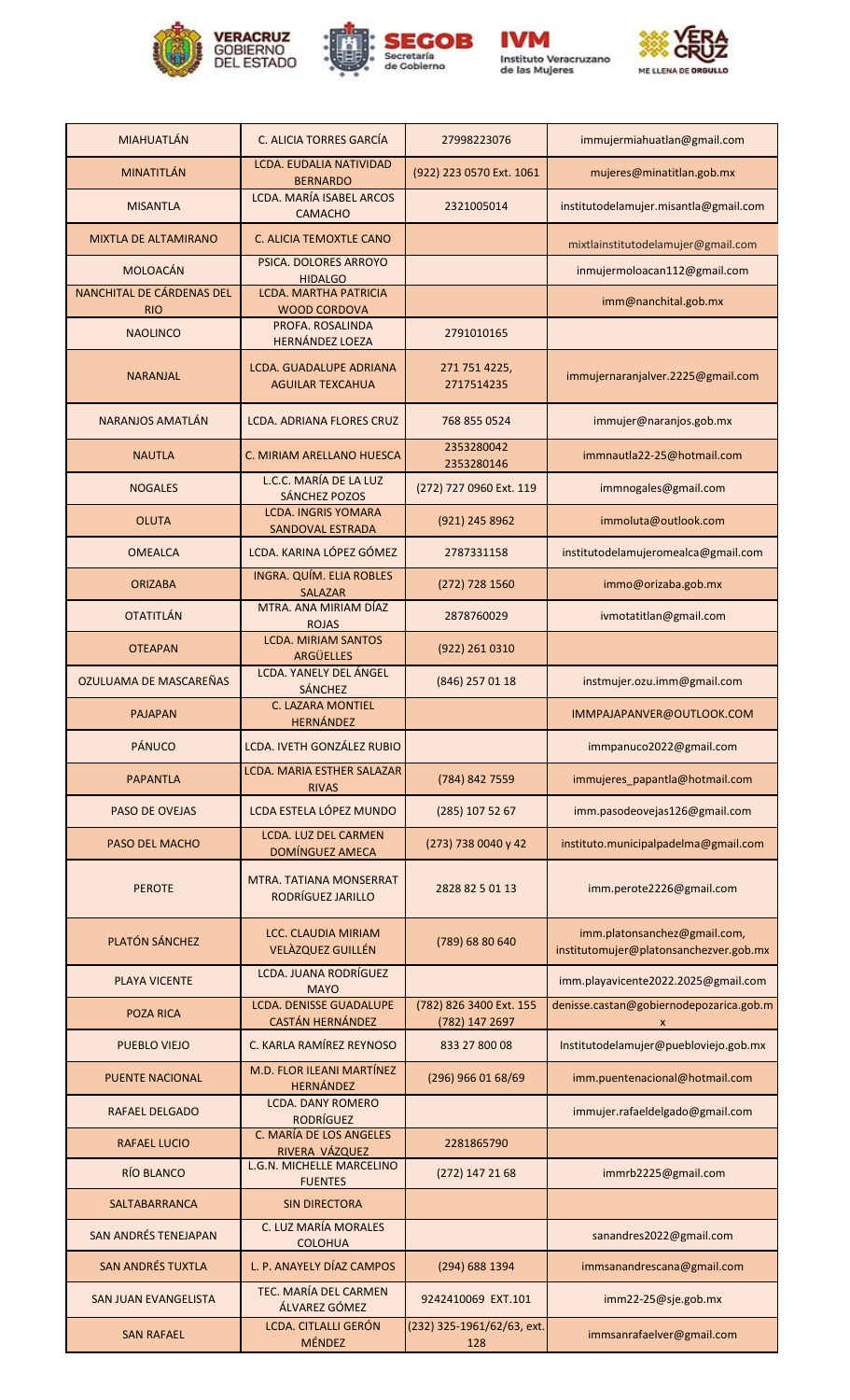







| <b>SANTIAGO SOCHIAPAN</b>     | C. MARTHA PATRICIA RAMÍREZ<br><b>CALVO</b>           |                                   | Imm.ssochiapan2225@gmail.com                                     |
|-------------------------------|------------------------------------------------------|-----------------------------------|------------------------------------------------------------------|
| <b>SANTIAGO TUXTLA</b>        | <b>LCDA. NATHALI DANELI</b><br><b>CANSINO COPETE</b> |                                   | immstgo@gmail.com                                                |
| SAYULA DE ALEMÁN              | LCDA. ARIANA ACEVEDO<br><b>MORALES</b>               |                                   | sayulalnstitutodelamujer@gmail.com                               |
| <b>SOCHIAPA</b>               | <b>SIN DIRECTORA</b>                                 |                                   |                                                                  |
| <b>SOCONUSCO</b>              | LCDA MARÍA TERESA SANTOS<br><b>AGUILERA</b>          | 924 2472076 /9242452798           | IMMSoconuscoVer@hotmail.com;<br>institutodelamujersoco@gmail.com |
| <b>SOLEDAD ATZOMPA</b>        | <b>LCDA. IRAIS CELESTINO</b><br><b>MARCELINO</b>     | 2784889500                        |                                                                  |
| SOLEDAD DE DOBLADO            | C. MALITZIN SÁNCHEZ SOLIS                            |                                   | inmujermsd@gmail.com                                             |
| <b>SOTEAPAN</b>               | <b>SIN DIRECTORA</b>                                 |                                   |                                                                  |
| <b>TAMALÍN</b>                | ENFRA. ANA MARÍA DEL ÁNGEL<br><b>FERRER</b>          | (768) 8510078                     | institutodelamujertamalin2022@gmail.com                          |
| <b>TAMIAHUA</b>               | PROFA. AMAIRANI DEL RIO<br><b>CRUZ</b>               | 7688570005                        | immujer@tamiahua.gob.mx                                          |
| <b>TAMPICO ALTO</b>           | C. MARÍA DEL ROSARIO<br><b>VILLALOBOS GUILLEN</b>    | (833) 278 3700 2783740            | institutodelamujertampicoalto@gmail.com                          |
| <b>TANCOCO</b>                | INGRA. AYLIN CELSO AMADO                             | (785) 85 2 70 04 Y 03 EXT.<br>107 | IMMTANCOCO@gmail.com                                             |
| <b>TANTIMA</b>                | C. ANGELINA MEJÍA                                    |                                   |                                                                  |
| <b>TANTOYUCA</b>              | <b>LCDA. TS MARIBEL CORTÉS</b><br><b>CRUZ</b>        | (789) 893 0495                    | tantoyucaimm2025@gmail.com                                       |
| <b>TATAHUICAPAN DE JUÁREZ</b> | LCDA. ANASTACIA CASTILLO<br><b>MARTÍNEZ</b>          | (924) 126 5716                    |                                                                  |
| <b>TATATILA</b>               | L.P. BRENDA LUCERO TÉLLEZ<br><b>DÍAZ</b>             | (282) 688 0057                    | institutodelamujertatatila22.25@gmail.com                        |
| <b>TECOLUTLA</b>              | LCDA.MARÍA ELIZABETH<br><b>GARCÍA SANTES</b>         | 7668460242                        | inmujertecolutla@gmail.com                                       |
| <b>TEHUIPANGO</b>             | <b>C. FLORINDA PANZO</b><br><b>MACUIXTLE</b>         | (278) 102 0089                    | immujer.tehuipango@gmail.com                                     |
| <b>TEMPOAL</b>                | LCDA. ALICIA CRUZ<br><b>HERNÁNDEZ</b>                |                                   | DIF inmugerestempoal@hotmail.com                                 |
| <b>TENAMPA</b>                | C. CLARA ARGUELLO<br><b>HERNÁNDEZ</b>                | (279) 102 2005 (279) 102<br>2006  | Institutomujer22@gmail.com                                       |
| <b>TENOCHTITLÁN</b>           | LCDA. MARILÚ HERNÁNDEZ<br><b>HERNÁNDEZ</b>           | (235) 317 50 04                   | institutodelamujertenoch2022@outlook.co<br>m                     |
| <b>TEOCELO</b>                | C. MARÍA ANGELICA MORA<br><b>GONZÁLEZ</b>            |                                   | inmujer_teocelo@veracruz.gob.mx                                  |
| <b>TEPATLAXCO</b>             | C. MINERVA MUÑOZ FUENTES                             | 273 7320084                       | tepatlaxcoimm2022@gmil.com                                       |
| <b>TEPETLÁN</b>               | C. VERONICA SALAS SALAZAR                            | 2798228068                        | imlamujer.tepetlan22.25@gmail.com                                |
| <b>TEPETZINTLA</b>            | C. MAIBÍ SALAS CRUZ                                  | (785) 85 303 42                   | ins-mujeres@tepetzintla.gob.mx<br>presidencia@tepetzintla.gob.mx |
| <b>TEQUILA</b>                | <b>LCDA. GUADALUPE ABIGAIL</b><br>SILVESTRE IBAÑEZ   | 2787332049                        |                                                                  |
| <b>TEXCATEPEC</b>             | LCDA. CRISTINA ÁLVAREZ<br>PÉREZ                      | 774 488-3500                      | institutodelamujer20222025@gmail.com                             |
| <b>TEXHUACAN</b>              | C. JUDITH XOCHICALE<br><b>TEQUILIQUIHUA</b>          |                                   | inmujer4texhuacan@gmail.com                                      |
| <b>TEXISTEPEC</b>             | <b>C. LAURIDIA PATRICIO</b><br><b>NARCISO</b>        |                                   | IMMTexistepec@hotmail.com                                        |
| <b>TEZONAPA</b>               | <b>C. CATALINA CANCINO</b><br><b>LOZANO</b>          |                                   |                                                                  |
| <b>TIERRA BLANCA</b>          | C. ALICIA SALOMÓN PÉREZ                              | 2747433665                        | immtb22 25@hotmail.com                                           |
| TIHUATLÁN                     | C. SUSANA RODRÍGUEZ CRUZ                             | 7468430018                        | institutodelamujer@municipiotihuatlan.gob.<br>mx                 |
| <b>TLACHICHILCO</b>           | <b>C. CAROLINA MORALES</b><br><b>MARTÍNEZ</b>        |                                   | institutodelamujer@presidenciatlachichilco.<br>gob.mx            |
| <b>TLACOJALPAN</b>            | <b>SIN DIRECTORA</b>                                 |                                   |                                                                  |
| <b>TLACOLULAN</b>             | LCDA. YESENIA HERNÁNDEZ<br><b>SÁNCHEZ</b>            | 2282-03-92-00 Ex. 5               |                                                                  |
| <b>TLACOTALPAN</b>            | PROFA. RITA MARÍA NARANJO<br>ÁLVAREZ                 | 2888843305                        | immujer@tlacotalpan-turismo.gob.mx                               |
| <b>TLACOTEPEC DE MEJÍA</b>    | LCDA. ARISAI OCHOA TREJO                             |                                   | immtlacotepecdemejia22@gmail.com                                 |